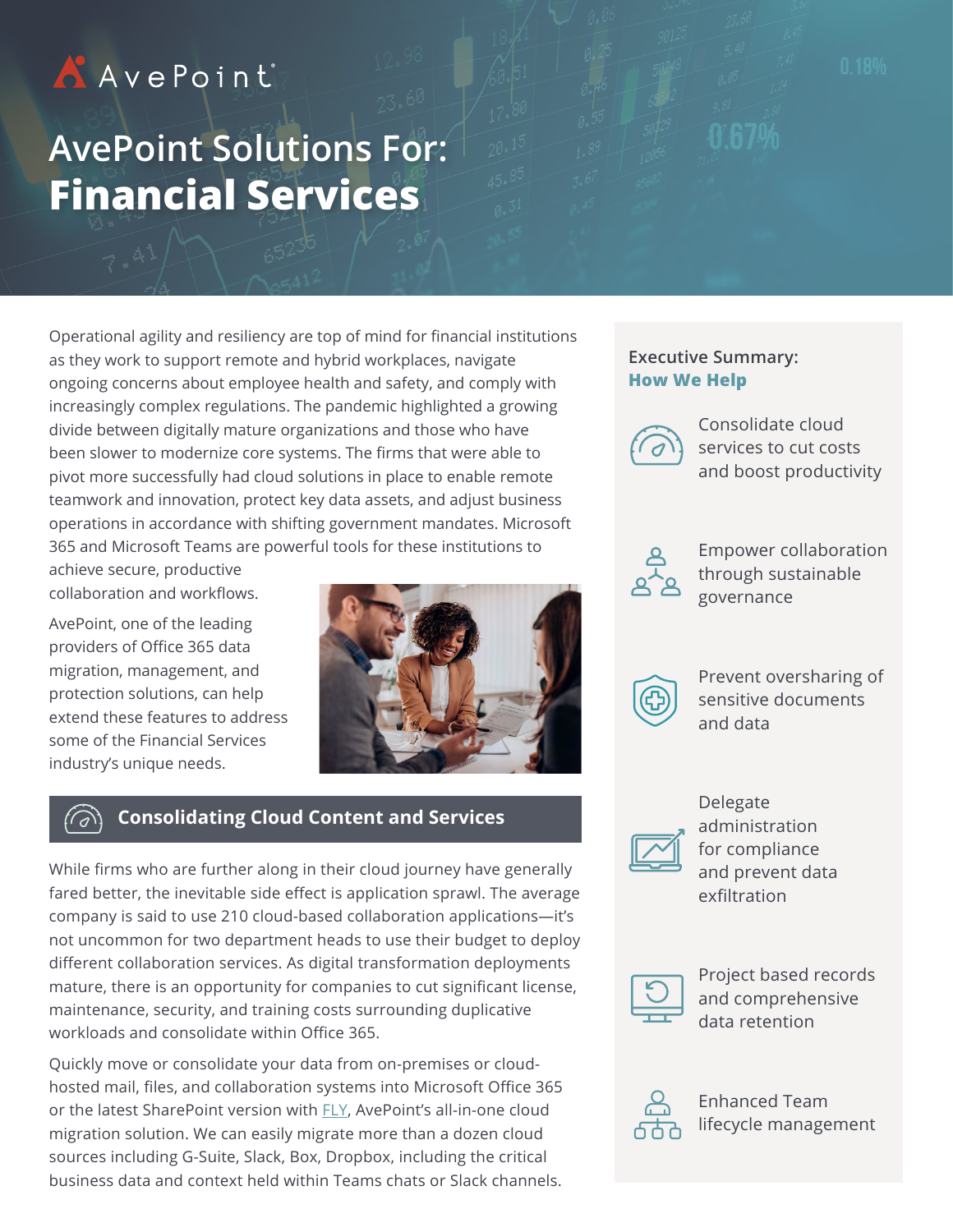With detailed discovery and dynamic scope analysis via Power BI, AvePoint's phased migration uses filters, scheduling, and staged roll-out to end users. We keep business disruption to a minimum and expedite time to value in order to keep your employees up and running.

The [Bank of Hawaii leveraged FLY](https://avepointcdn.azureedge.net/pdfs/en/case_study/Bank-of-Hawaii-Case-Study.pdf) to migrate to the latest version of SharePoint, while preserving unique customizations that were critical to operations.

### **Empowering Collaboration**   $\overline{\mathcal{Z}}$  Through Sustainable Governance

Enable users to communicate and collaborate securely with robust controls, reporting, and automation for Microsoft 365. For your client-facing teams, real-time collaboration supports a better, differentiated customer experience. For your internal functions, it means higher productivity and performance.



AvePoint *[Cloud Governance](https://www.avepoint.com/products/cloud/office-365-governance)* empowers users to get more from their Microsoft 365 services, with self-service IT resources for provisioning, moving, or restructuring content, as well as lifecycle and permissions management. Easily manage and organize your Microsoft 365 workspaces with our MyHub Teams app, which asks users a few simple business questions to guide them to the right tools for the job. Conveniently located in Teams, MyHub is a centralized hub for managing existing Microsoft 365 workspaces and creating new ones. These self-service governance solutions reduce costs by streamlining fragmented workflows and enabling IT to allocate resources to more valuable projects.

When collaboration goes beyond the walls of your own organization, extra steps must be taken to monitor guest users and ensure that they're only accessing data as intended. With Cloud Governance, external sharing can automatically be disabled when the requestor indicates the Team will host sensitive data. Team owners can also be forced to periodically recertify that the memberships of their Teams (the security perimeter) are appropriate for the purposes and data within. Additionally, a layer of governance settings can

be added to specific external-facing Teams templates that feature custom tabs, channels, and apps.

When [Prudential Financial](https://cdn.avepoint.com/pdfs/en/case_study/Prudential_Case-Study_FINAL-PDF.pdf) needed a secure way to enable external collaboration, they turned to AvePoint. "We currently block all users from adding any external users to anything. They have to come through IT and management directly," said their IT Engineer. "[Going forward,] we set up Cloud Governance policies to put a renewal profile against sites and teams. We are getting more requests asking which sites belong to which users. This policy and easy reporting have helped us understand and create ownership." This automation not only saves time and enhances collaboration security, but also gives users a sense of ownership over their sites and Teams.



### **Preventing Oversharing of Sensitive Documents and Data**

In addition to safeguarding business-critical data, financial institutions are dutybound to protect their clients' personal financial information. Not only is protecting it essential to maintaining public trust, but it is also mandated by rigorous industry compliance requirements. An effective enterprise risk management

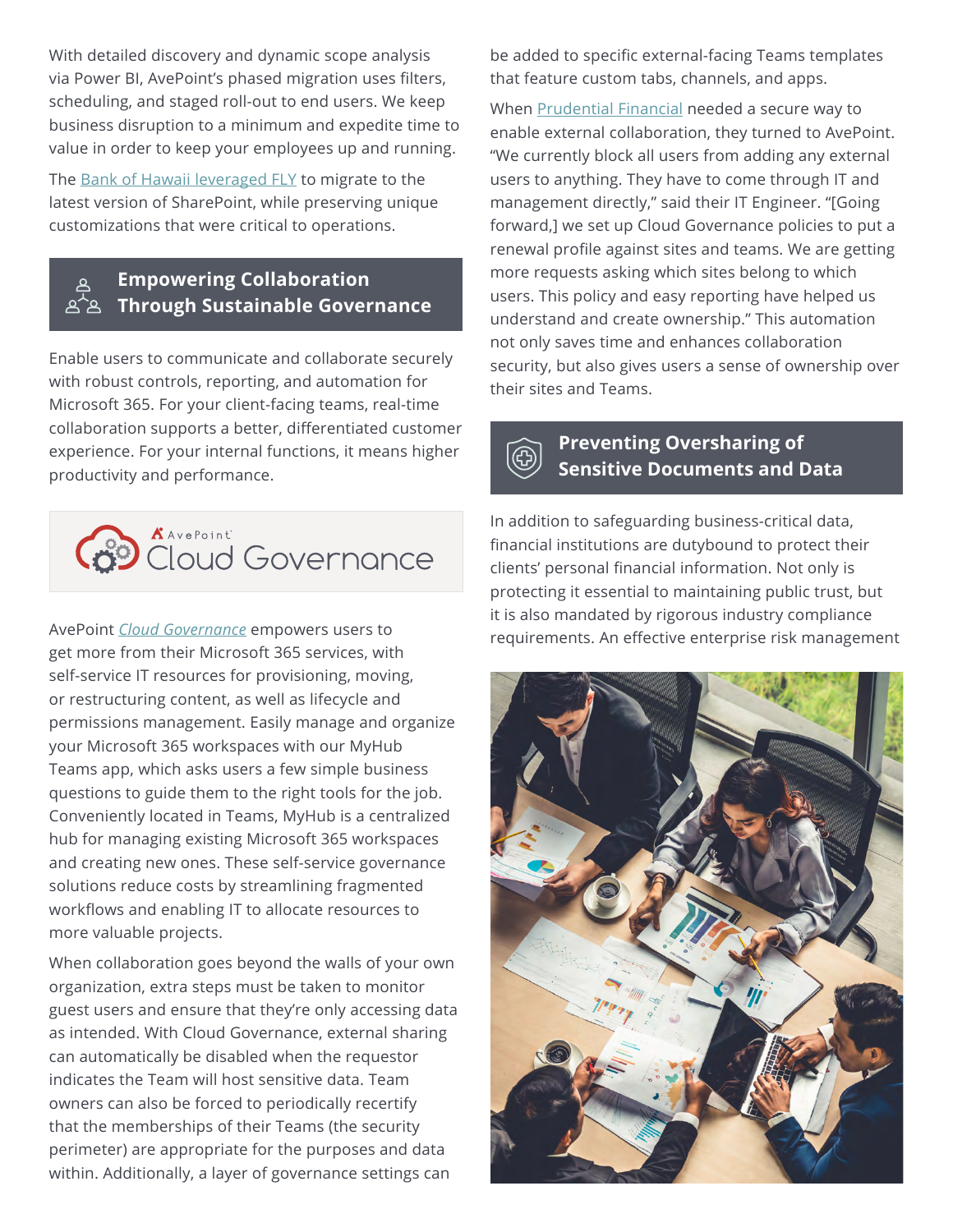plan must include a comprehensive approach to data governance and compliance. After all, any data incidents or exposures could impact business operations, jeopardize confidentiality, and damage the organization's reputation.

Office 365 and Microsoft Teams makes sharing (and oversharing) easier than ever for employees juggling multiple priorities every day. Anonymous links, broken inheritances, shifting workspace membership, and nested groups make it truly difficult to know who has access to what.



*[AvePoint's Policies and Insights \(PI\)](https://www.avepoint.com/products/cloud/policies-insights-microsoft-365)* leverages the extensive reporting tools and sensitive information identifiers in Microsoft's Security and Compliance Center to aggregate real-time insights into your potential data exposures. In addition to identifying over-exposed sensitive information that requires immediate attention, PI can also automate policies to prevent oversharing—like the posting of a sensitive document on Yammer—from occurring in the first place.

**Delegating Administration for Compliance and Preventing**   $\boldsymbol{\mathcal{M}}$ **Exfiltration**

# **AANePoint**<br>Cloud Management

With large financial institutions often organized into disparate divisions across different regions, centralized IT operations can sometimes be slow and overly constraining. *[Cloud Management](https://www.avepoint.com/products/cloud/management)* can delegate